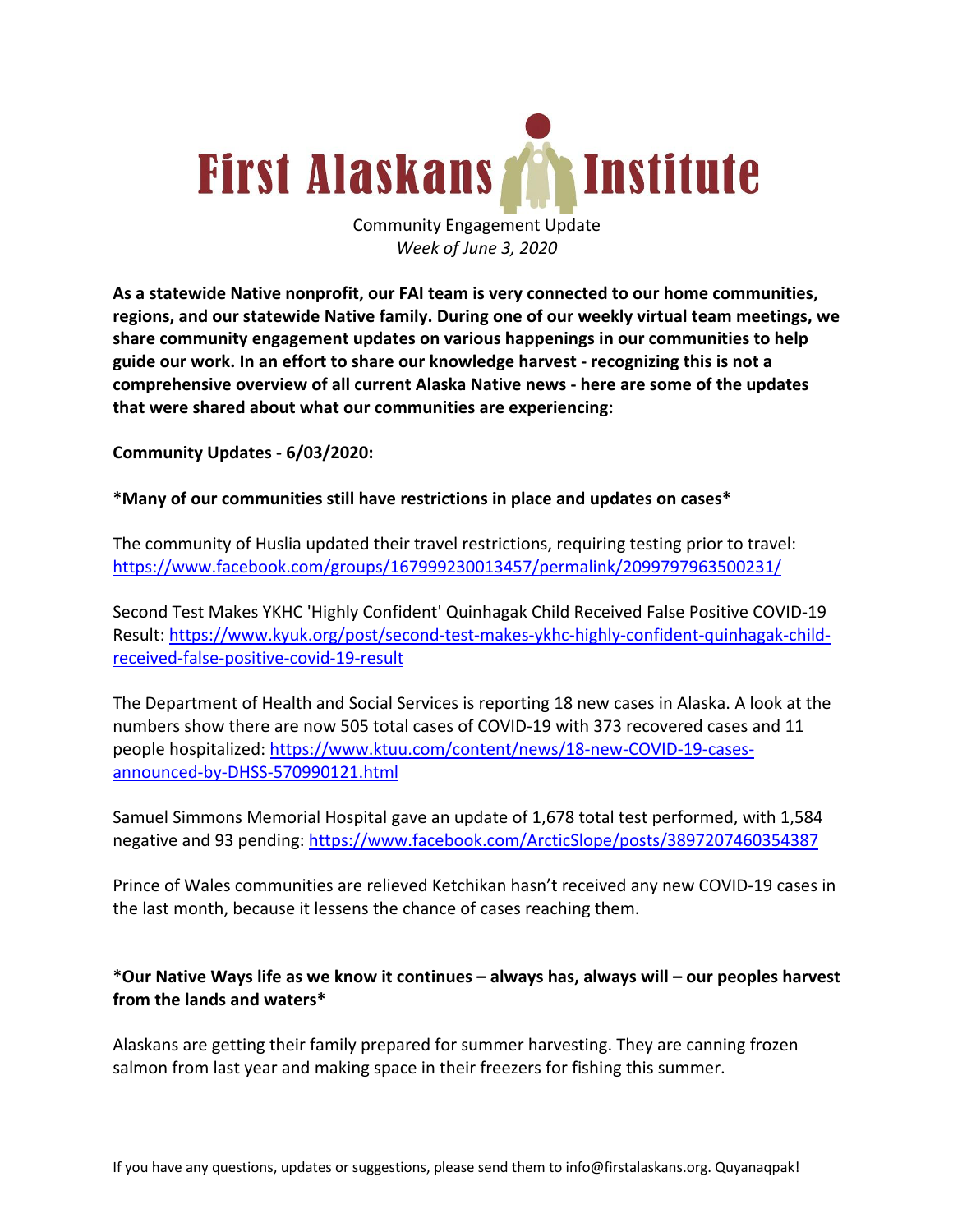Garden and Gather Alaska put a call out for Alaska Native gardening and gathering stories: https://www.facebook.com/aknativemedia/photos/rpp.1496218824013547/23367226399631 57/?type=3&theater

Many communities in interior Alaska observed Memorial Day on May 31. They cleaned graveyards, put up fences for those who passed over the winter. Many followed with a picnic or potluck. People sang songs with the drum at some gatherings.

Nalukataq is being planned in Utqiaġvik in June: https://www.facebook.com/uvana.inupiaq/posts/3021425024617021

Some Alaska Native communities are concerned about what military force may look like in rural Alaska if Marshall law is put in place. They recall what Elders have told them to prepare for the time when we have to live entirely off of our lands and waters again. The communities are preparing – as we always have done - by harvesting on the lands, fishing and hunting.

Recognizing the long history of disenfranchisement of Alaska Native voters, our communities are worried and preparing for what our country's unrest may mean for continued suppression of Native votes in the upcoming elections.

# **\*I Can't Breathe and Black Lives Matter peaceful rallies are being held around the state\***

First Alaskans Institute (FAI) stood in solidarity with the "I Can't Breathe" social distance rally held in Anchorage on May 30 in Anchorage, responding to organizers' calls to uplift Native peoples' shared experiences with unjust systems through brutalization of our Native men and the pervasive crisis of our Missing and Murdered Indigenous Women and Girls. This peaceful gathering was in response to the injustice of our Black and Indigenous peoples being targeted with police force and violence, including the death of George Floyd in Minnesota. In America, our Black and Indigenous men are disproportionately targeted by police brutality; we know the roots of these injustices are intertwined and continue to impact our communities today. This rally amplified the experiences of our Black and Native peoples in a safe, socially distant way, and reinforces the very need for us all to come together:

https://www.facebook.com/events/868708773616015/permalink/871999999953559/

• Desi Mar Montenegro shared a speech given by our very own Ayyu Qassataq, Vice President & Indigenous Operations Director: https://www.facebook.com/desi.mar.montenegro/videos/2573228462930983/

Gloria Wolfe shared photos of the rally in Yakutat with the Mount Saint Elias Dancers present: https://www.facebook.com/gloria.wolfe.5/posts/10220631308805343

Alaska Native youth turn out to Ketchikan protest against racial injustice:

https://www.krbd.org/2020/06/03/alaska-native-youth-turn-out-to-ketchikan-protest-againstracial-

injustice/?fbclid=IwAR15TwlSLwaMp8Kg2f3W1BX4LtE96rIvxvJTn6Mev8LRlZY7gomzO6hJsZY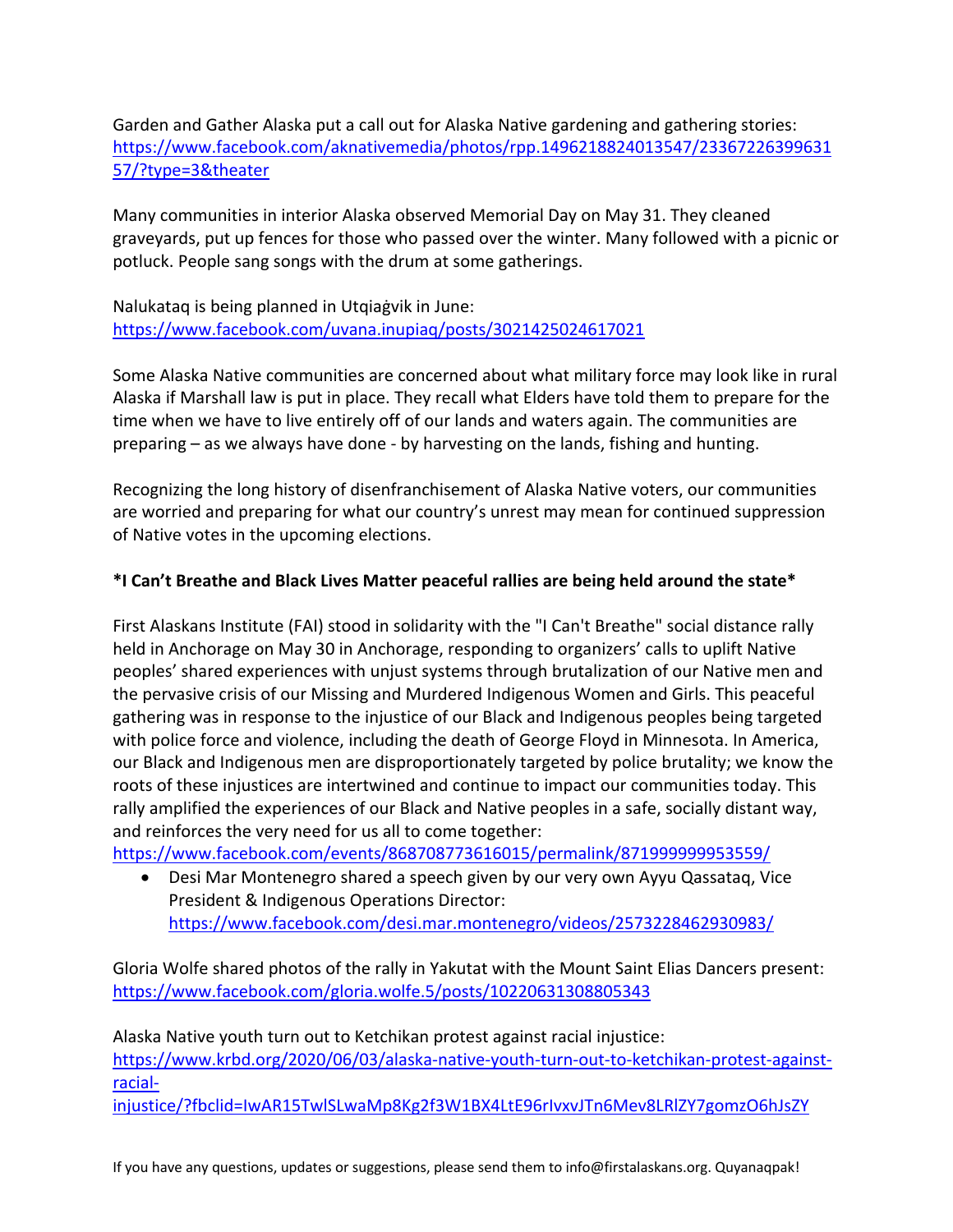The community of Kake gathering in Indigenous Solidarity in support of Black Lives Matter. Our very own, Liz La quen náay Medicine Crow, President & CEO, shared a video of community speeches and singing and drumming:

https://www.facebook.com/elizabeth.medicinecrow/videos/10220351123281645/

Native Movement shared photos of rallies in Fairbanks and Anchorage: https://www.facebook.com/nativemovementalaska/posts/10163636996345453?\_tn\_=H-R

Communities join to call for justice: http://www.thedutchharborfisherman.com/article/2023communities\_join\_to\_call\_for\_justice

Bruce Nelson shared photos from the Black Lives Matter March in Kotzebue on June 2: https://www.facebook.com/bruce.nelson.9659/posts/10158583802687973

On the evening of June 2, over 100 Bethel residents gathered to peacefully protest the death of George Floyd. The Black Lives Matter movement has resonated with Bethel residents, who are predominantly Alaska Native, another group familiar with inequities in law enforcement: https://www.kyuk.org/post/large-bethel-crowd-peacefully-protests-killing-georgefloyd?fbclid=IwAR1xh3WBwv8LI0ajb8IffgW34NMjyFEnW9zqjsakkLbuxm47-Bsud3vQk80

The Herring Rock Water Protectors shared a message of solidarity. "When we work towards Indigenous liberation, we are working to dismantle the systems of oppression, exploitation, and supremacy that we face here in Sheet'ka and Tlingít Aaní. We are defending our way of life. In doing so, our work is inextricably linked with Black liberation and condemning the systemic and blatant violence towards black and brown people since the founding of this nation and beyond. We stand in solidarity and assert that #blacklivesmatter. Gunalchéesh to all those who have stood and continue to stand against injustice." Photo at Noow Tlein, Sheet'ká Kwaan, Reconciliation Ceremony 2019: https://www.instagram.com/p/CA-0oeTj5Uc/

A vigil was held in Sitka on June 1 with seven minutes of silence for George Floyd and a Peace Song was offered by the Kik s'adi Herring Ladies Louise Brady, Dionne Brady-Howard Izzy Jackson. Lakota Harden shared a video:

https://www.facebook.com/TasinaLLB/videos/10163901334930405/

Unalakleet high school student Olivia organized a peaceful Black Lives Matter solidarity walk through the village on June 3: https://www.facebook.com/kewpi/posts/10222469101453293

#### **FUTURE MARCHES, RALLIES & VIGILS:**

A Kodiak Black Lives Matter March is planned for June 4 at noon at the Kodiak High School. Kodiak would like to show solidarity with their Black friends, family, neighbors, and coworkers and disavow violence against people of color, especially in light of recent events: https://www.facebook.com/events/588796935084757/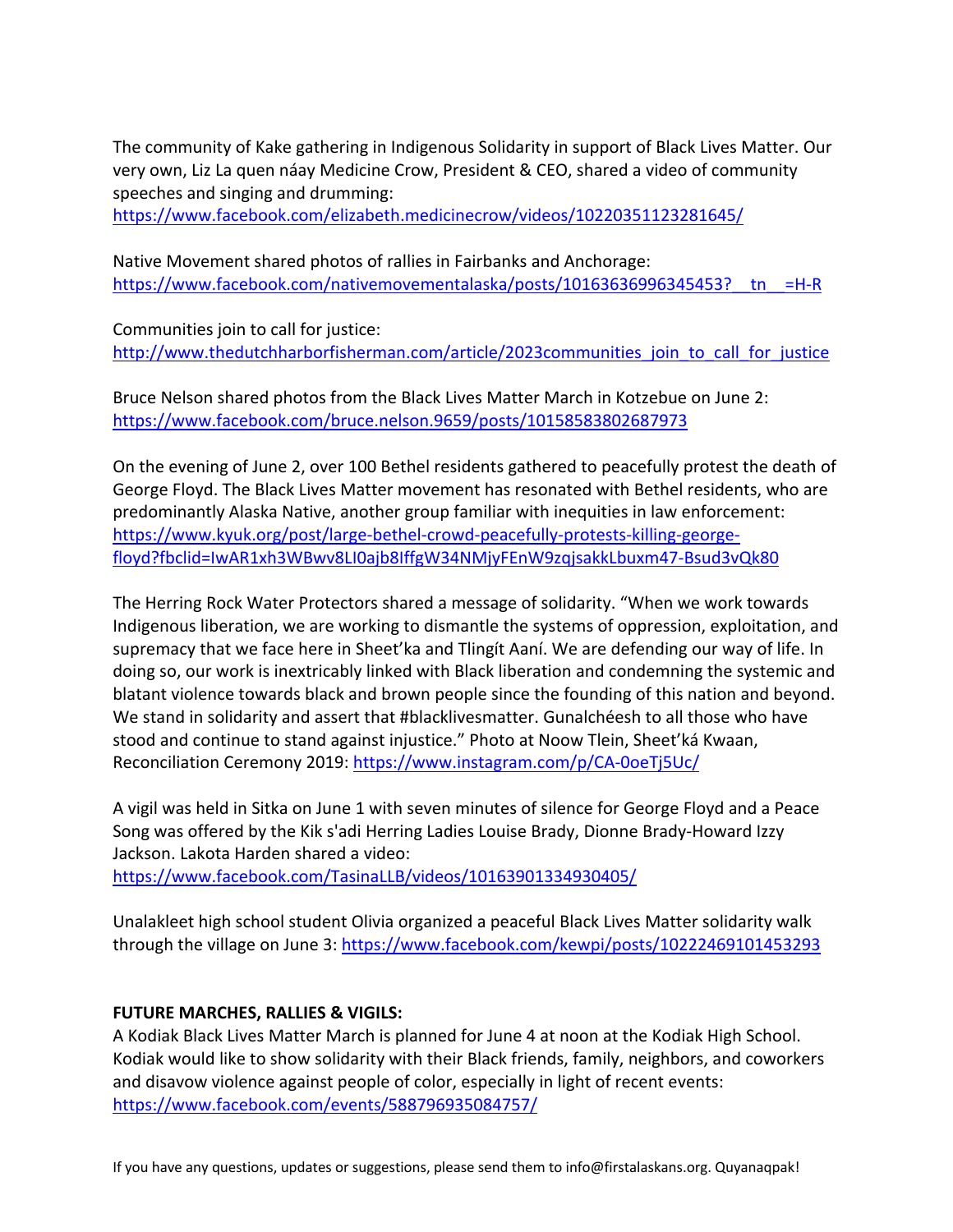A Ketchikan Stand in Solidarity with Black Lives Matter rally will be held on June 5 in Ketchikan at Jefferson & Tongass at 5 pm. People are encouraged to bring a drum: https://www.facebook.com/MrsKapralova/posts/10223959110353459

A Justice for George Floyd rally will be held in Anchorage on June 5 at 6 pm at Delaney Park Strip: https://www.facebook.com/events/1604104186409384/

A Protest to End Police Violence and Brutality rally will be held in Anchorage on June 5 at 6 pm at Reeve Blvd. across from Taco Bell: https://www.instagram.com/p/CA1jxtgFkoY/

Tlingit & Haida to Hold Virtual Rally in Support of the Black Lives Matter Movement on June 6 at 11 am: https://www.facebook.com/ccthita/posts/1359220610938937? $t_n$ =-R

A Black Lives Matter Peaceful Protest will be held in Soldotna on June 6 at 2 pm: https://www.facebook.com/events/3017001641700040/

A Peaceful Vigil for Victims of Targeted Police Racism will be held in Palmer on June 6 at 12 pm at the Palmer Pavilion in Downton Palmer: https://www.facebook.com/events/922362818238969/

A Your Voice Matters/Justice for George Floyd rally will be held in Anchorage on June 6: https://www.facebook.com/events/254010495832122/

The Women's Power League of Alaska is hosting a virtual Courageous Conversations About Race on June 8 at 4:30 pm, including representation from First Alaskans Institute: https://www.facebook.com/events/594764267810423/

Juneteenth Celebration, the commemoration of the ending of slavery in the United States, will be held June 13 and 14 in Anchorage: https://www.facebook.com/events/2643240832562708/

• Juneteenth Anchorage website: https://info8533.wixsite.com/juneteenthanchorage

# **\*Many of our regions have come up with creative ways to keep us connected through the physical distancing necessary to keep our people and communities safe\***

A community member in Arctic Village started a free store, where people can get free clothes, dishes, and other donated items.

Norton Sound Health Corporation will be sharing education on the health of traditional indigenous living from NSHC Tribal Healers. People of the Norton Sound region have thrived through wars, pandemics, and other tremendous hardships. Throughout it all, they have stayed rooted in traditional beliefs and eating subsistence foods: https://www.facebook.com/NortonSoundHealthCorporation/posts/943057066142704